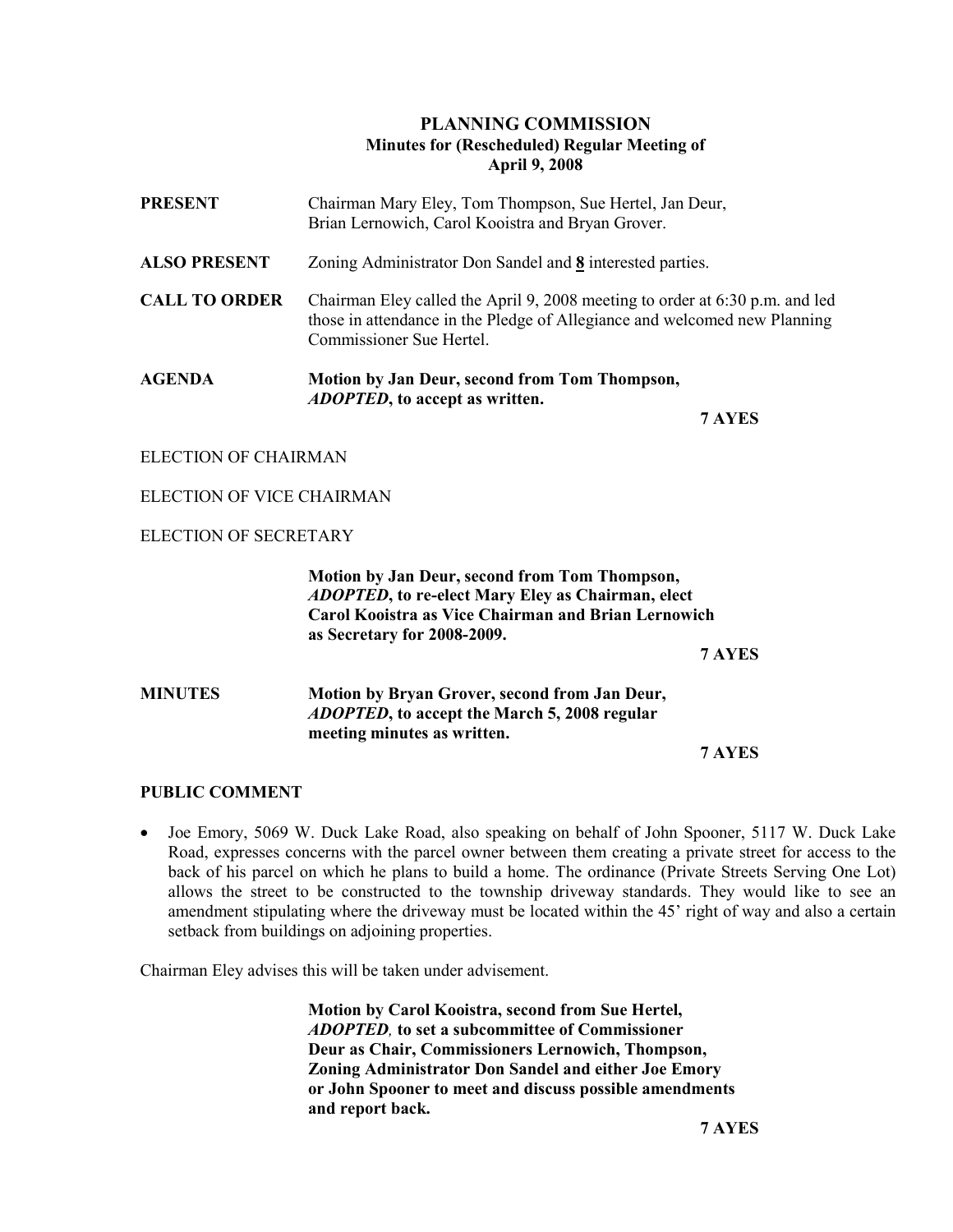### NEW BUSINESS

1. Review ninety (90) day time constraint for Site Plan Review Final action by Planning Commission.

Zoning Administrator Don Sandel states that Platted Subdivisions have to be either approved or denied with reason by the Township Board within ninety (90) days. Commissioner Deur will review further and draft language to incorporate all existing requirements.

### OLD BUSINESS

1. Pre-preliminary Site Plan Review – Revised Marcus Dunes Condominium (Private Street/Shared Driveway)

Per request from the applicant adjourn until the May Meeting.

2. Wind Towers – Subcommittee (Chairman Eley, Commissioners Funnell, Deur and Lernowich), review proposed language.

Upon review of the proposed language the following questions were asked: 1) Should water pumping be added, 2) Shouldn't Article XIV Special Land Uses (JJ) 21 state that if any WECS facilities which are abandoned or unused and need to be removed shall be done so at the owner's expense?, 3) Is the Shadow Flickering language strong enough? Consensus was to have the proposed language reviewed by someone with expertise in wind energy.

> Motion by Jan Deur, second from Carol Kooistra, ADOPTED, to direct Chairman Eley to submit the proposed language to the Great Lakes Renewable Energy Association for their comment and input.

7 AYES

3. Definition of Common Open Space.

Chairman Eley is working with Planner Tim Johnson on proposed language.

4. Resort PUD (Michillinda Beach and Lakeside Inn)

Meeting scheduled for Wednesday April 30, 2008 at 6:30 p.m., resort owners have been invited and Planner Tim Johnson will attend.

5. Duck Lake State Park – Zoning

Consensus was to set up subcommittee of Commissioner Hertel as Chair, Commissioners Kooistra and Thompson. Funds were allocated for Planner Tim Johnson so he can help with this. Chairman Eley will provide language for Chair Commissioner Hertel to review and then she will report progress at the next meeting.

6. Discuss revised draft of Planning Commission Bylaws.

 Motion by Jan Deur, second from Brian Lernowich, ADOPTED, to adopt drafted bylaws dated March 20, 2008 as written.